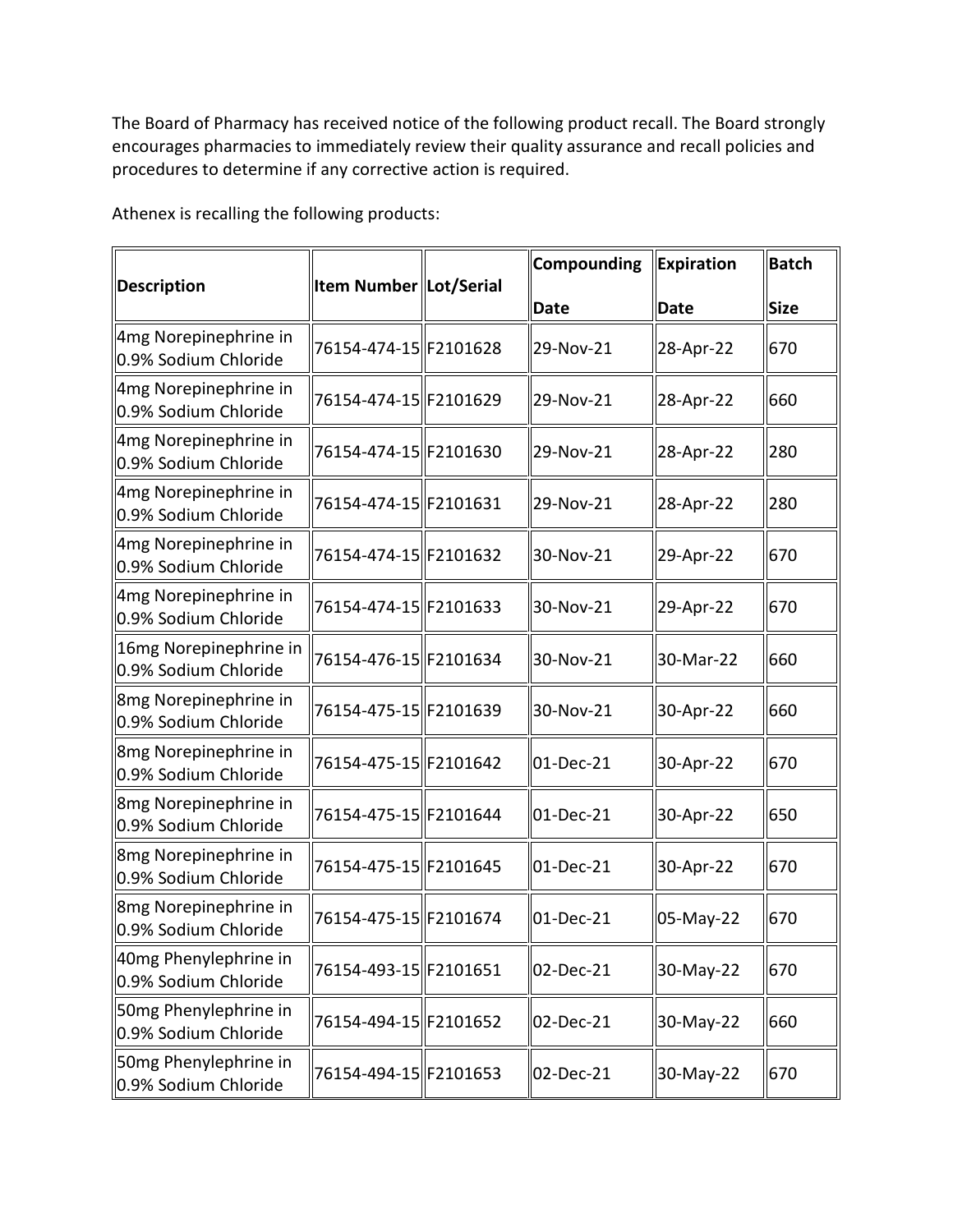| <b>Description</b>                             | <b>Item Number Lot/Serial</b> |  | Compounding | Expiration | Batch       |
|------------------------------------------------|-------------------------------|--|-------------|------------|-------------|
|                                                |                               |  | <b>Date</b> | Date       | <b>Size</b> |
| 20mg Phenylephrine in<br>0.9% Sodium Chloride  | 76154-491-15 F2101654         |  | 02-Dec-21   | 30-May-22  | 660         |
| 16mg Norepinephrine in<br>0.9% Sodium Chloride | 76154-476-15  F2101665        |  | 04-Dec-21   | 02-Apr-22  | 670         |
| 16mg Norepinephrine in<br>0.9% Sodium Chloride | 76154-476-15 F2101666         |  | 04-Dec-21   | 02-Apr-22  | 670         |
| 8mg Norepinephrine in<br>0.9% Sodium Chloride  | 76154-475-15 F2101675         |  | 06-Dec-21   | 05-May-22  | 670         |
| 8mg Norepinephrine in<br>0.9% Sodium Chloride  | 76154-475-15 F2101676         |  | 06-Dec-21   | 05-May-22  | 670         |
| 8mg Epinephrine in 0.9%<br>Sodium Chloride     | 76154-814-15 F2101780         |  | 23-Dec-21   | 21-Jun-22  | 620         |
| 8mg Epinephrine in 0.9%<br>Sodium Chloride     | 76154-814-15 F2101781         |  | 23-Dec-21   | 21-Jun-22  | 620         |
| 16mg Norepinephrine in<br>0.9% Sodium Chloride | 76154-476-15 F2101788         |  | 27-Dec-21   | 26-Apr-22  | 660         |
| 16mg Norepinephrine in<br>0.9% Sodium Chloride | 76154-476-15 F2101789         |  | 27-Dec-21   | 26-Apr-22  | 670         |
| 8mg Norepinephrine in<br>0.9% Sodium Chloride  | 76154-475-15 F2101790         |  | 27-Dec-21   | 26-May-22  | 670         |
| 8mg Norepinephrine in<br>0.9% Sodium Chloride  | 76154-475-15  F2101791        |  | 27-Dec-21   | 26-May-22  | 670         |
| 8mg Norepinephrine in<br>0.9% Sodium Chloride  | 76154-475-15 F2101792         |  | 27-Dec-21   | 26-May-22  | 670         |
| 8mg Norepinephrine in<br>0.9% Sodium Chloride  | 76154-475-15 F2101793         |  | 27-Dec-21   | 26-May-22  | 660         |
| 8mg Norepinephrine in<br>0.9% Sodium Chloride  | 76154-475-15 F2101794         |  | 27-Dec-21   | 26-May-22  | 670         |
| 4mg Norepinephrine in<br>0.9% Sodium Chloride  | 76154-474-15 F2101795         |  | 28-Dec-21   | 27-May-22  | 650         |
| 4mg Norepinephrine in<br>0.9% Sodium Chloride  | 76154-474-15 F2101796         |  | 28-Dec-21   | 27-May-22  | 670         |
| 16mg Norepinephrine in<br>0.9% Sodium Chloride | 76154-476-15 F2101810         |  | 30-Dec-21   | 29-Apr-22  | 670         |